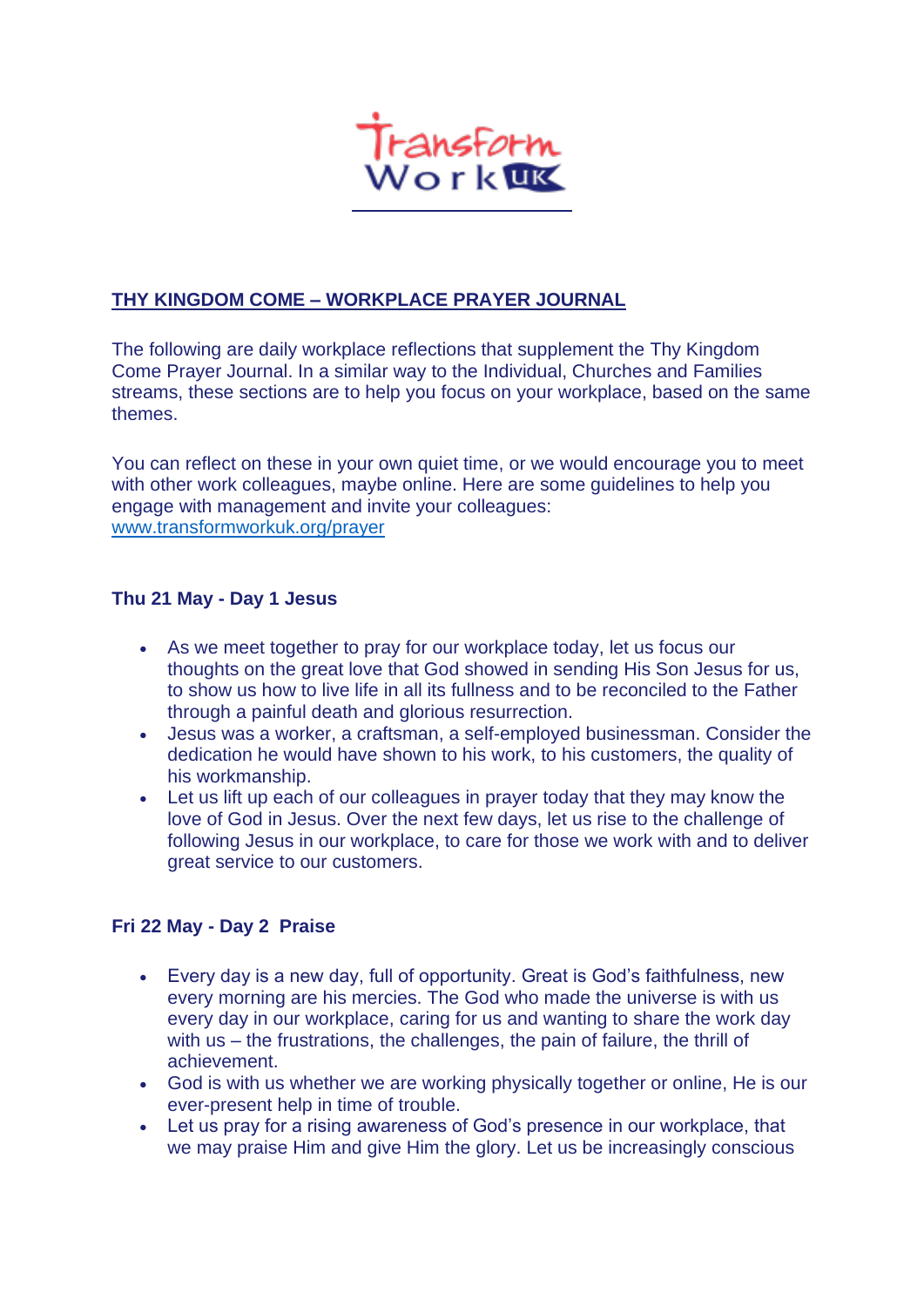of the needs of those we work with and get alongside them as we work. Why not ask those you work with whether there is anything they need prayer for.

• If you work a Monday-Friday week, you may want to use the weekend reflections individually and share your experiences next Monday. Alternatively you could join together with your work colleagues online at the same time each day.

### **Sat 23 May - Day 3 Thanks**

- We are called to thank God in all circumstances, and this includes whether we feel our work is going well or not. We have much to thank God for in our workplace – our colleagues, our leaders, our customers, our finances.
- Reflect on how God provides for us with the insight for innovation, the creativity to bring products and services to market, the resilience when we are under pressure, the joys of success.
- Consider how we as followers of Jesus as his body can be a channel of God's love in our workplaces. Whether working hard to finish our work on time and to a high quality, or speaking well rather than ill of colleagues.

### **Sun 24 May - Day 4 Sorry**

- There can be many frustrations in the workplace and we can be tempted to react in negative ways, talking harshly to our colleagues, cutting corners and trying to avoid hard or tedious activities. It is into this environment that the Father sent His only Son Jesus to understand our work challenges and to provide a way back to the Father through a painful death and resurrection.
- Today, let's reflect on the week that has passed at work, confess our failures and receive forgiveness and new life for the new week. Let's commit ourselves to do better in this new week, to look out for those who are finding work difficult and stretch out a hand to help.

### **Mon 25 May - Day 5 Offer**

- Jesus told a number of parables about being lost the lost coin, the lost sheep, the lost son. People can feel lost at work, whether it is a large workplace where they may feel a small cog in a large machine, or a smaller workplace but where they feel left out, marginalised.
- Consider who in your workplace feels marginalised, unnoticed, ignored? How could you help them feel valued either as an individual or as your prayer group? Choose to spend time with them today and get to know them, let them know you care and offer the love that your Heavenly Father shows you every day.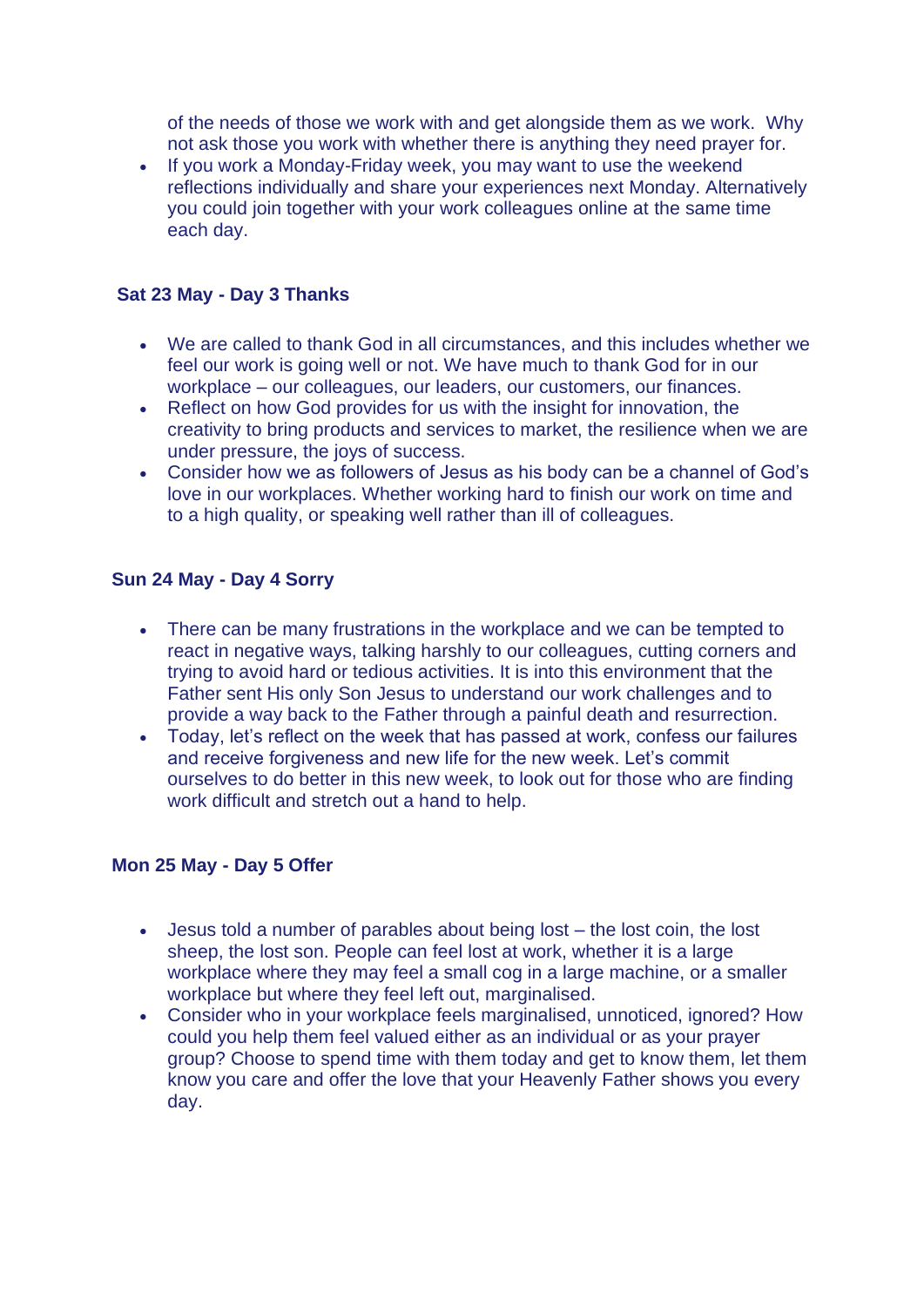## **Tue 26 May - Day 6 Pray for**

- As followers of Jesus we are encouraged to bring our needs to God our Father, who loves to supply our needs. There are many things to pray for in our workplaces – peace and tolerance between colleagues, healing where there is division, guidance in making decisions, perseverance in difficult or tedious activities.
- Reflect on the challenges in your workplace and bring them to God in prayer. Resolve to talk to Him through the day and pray for situations as they arise.

### **Wed 27 May - Day 7 Help**

- We are called to help those around us, to be salt in the workplace, improving the flavour of the culture we are in. As we think about our workplace, let's prayerfully review with God who can we help, what opportunities are there for us to support our colleagues. Are we known for our generosity, for our care of all colleagues?
- Are there things we could do as individuals or as a prayer group to help our organisation? Today, let's actively seek to be helpful to our colleagues, to look out for times when they may need or appreciate our support.

### **Thu 28 May - Day 8 Adore**

- Busyness and business are two different things, but so often we confuse them. We can practice being aware of the presence of God in our workplace, learning how to be still inside, regardless of any external pressures.
- Our sense of purpose and worth are most highlighted in an ongoing time of adoration of God which lasts through our working day alongside tight delivery dates or a hectic schedule of meetings
- Let us seek to keep our prayer channel open today in adoration of God, who He is and His love for us. Let the pressures of the day be surrounded by His presence and a knowledge that He delights in us and in our colleagues. Come let us adore Him, throughout our working day.

### **Fri 29 May - Day 9 Celebrate**

- Recall the parable that Jesus told of the prodigal son, how the son went away from the Father and how the father celebrated the return of his son. God is always there, waiting to share with us in our workplace.
- Today let us celebrate with Him as we see how He is working in the life of our organisation. Let us party with Him as we see the transformation that He can bring to our workplaces.